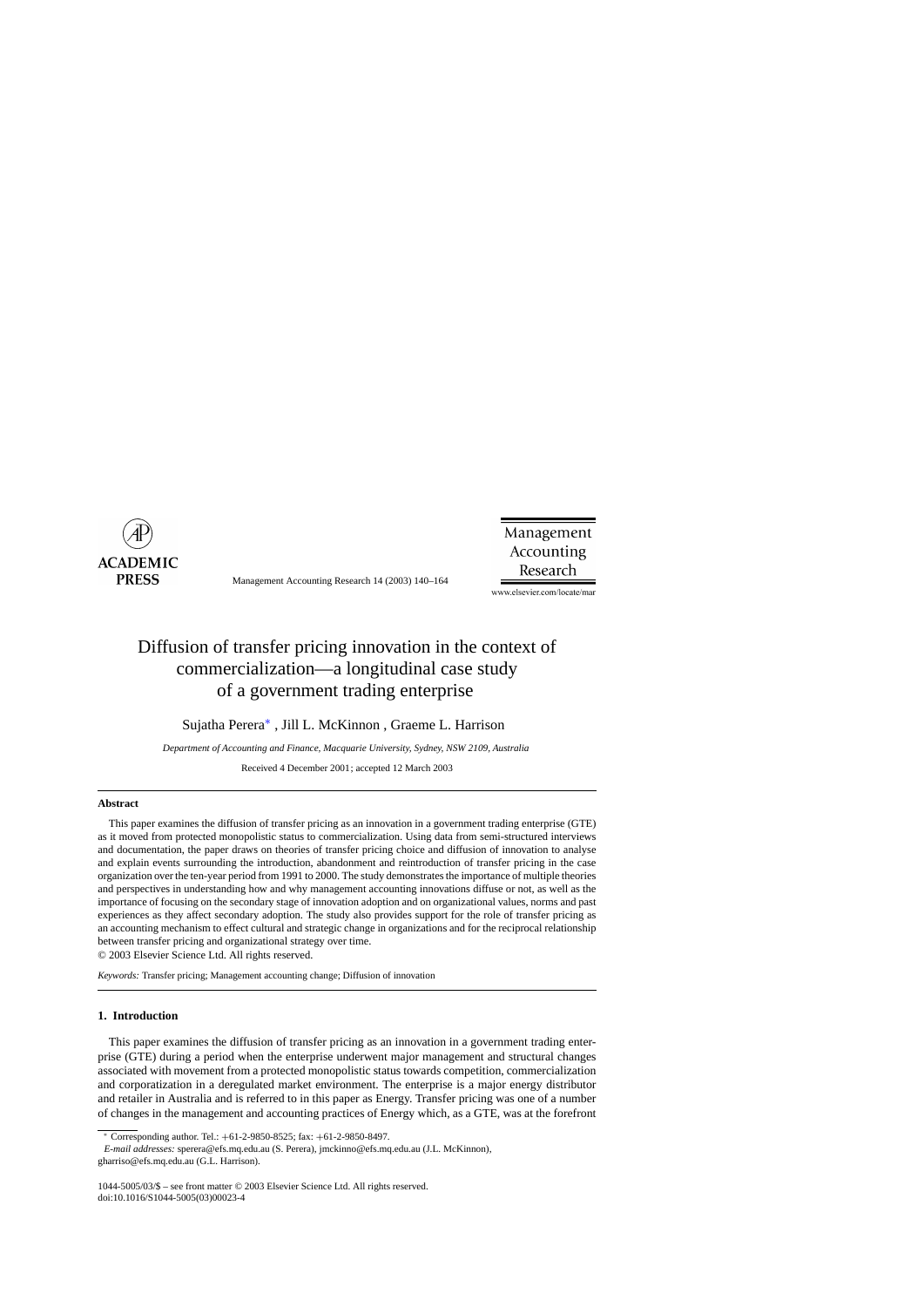of government pressure for financial, management and structural reform of public sector organizations during the late 1980s and 1990s.

Transfer pricing has been the subject of much research over many years [\(van der Meer-Kooistra, 1994,](#page--1-0) p. 123), being seen as "at the heart of inter-profit center relations" ([Ghosh, 2000,](#page--1-0) p. 661), a pervasive issue in the design and implementation of management information and control systems [\(Emmanuel](#page--1-0) [et al., 1990, p](#page--1-0). 277; [Colbert and Spicer, 1995, p](#page--1-0). 423), and important in terms of strategic and operational decisions in organizations and having behavioral and performance appraisal consequences [\(van Helden](#page--1-0) [et al., 2001,](#page--1-0) p. 358; [Boyns et al., 1999,](#page--1-0) p. 85). Despite this, [Boyns et al. \(1999, p. 85\)](#page--1-0) argue that "our understanding of the determinants of the choice of transfer price is (still) patchy."

The literature on the determinants of transfer pricing choice comprises theories and approaches which seek to prescribe or predict the method of transfer pricing (e.g. cost versus market) based on elements of organizational context. Discussed more fully later, these theories and approaches typically view transfer pricing as being determined by organizational contextual factors such as structure [\(Watson and Baumler,](#page--1-0) [1975\),](#page--1-0) vertical integration and diversification ([Eccles, 1985\),](#page--1-0) strategy, intra-firm transactional context, structure and control systems [\(Spicer, 1988; Colbert and Spicer, 1995; Emmanuel and Mehafdi, 1994;](#page--1-0) [van der Meer-Kooistra, 1994\).](#page--1-0) Common to these approaches are two assumptions. The first is that transfer pricing choice and change can be understood through contingent relations with contextual factors drawn from the economics of internal organization and transaction cost theories. The second assumption is that transfer pricing is determined by those factors, particularly strategy and structure (including both organizational and transactional structure).

Contemporary research, however, suggests that such assumptions, while necessary, are not sufficient to provide a full understanding of transfer pricing choice and change. With respect to the first assumption, [Boyns et al. \(1999\), f](#page--1-0)or example, argue from their longitudinal study of transfer pricing in a UK coal and iron company, that corporate history, power and evolution must also be considered. Similarly, in their study of Hoogovens Steel in The Netherlands, [van Helden et al. \(2001\)](#page--1-0) note the importance of history and organizational learning in understanding the development of a transfer pricing system over time, and its linkages with (changing) organizational structure and broader management control systems. With respect to the second assumption, [Boyns et al. \(1999\)](#page--1-0) provide evidence to suggest that transfer pricing might not be a product of strategy, but might be used to enact strategy.

Contemporary research also stresses the importance of understanding the process and dynamics of transfer pricing change. [van Helden et al. \(2001\)](#page--1-0) note that there "has been very little research into the processes through which transfer pricing practices emerge over time in individual organizations," and [van der Meer-Kooistra \(1994, p. 150\)](#page--1-0) also state:

Transfer pricing systems are in a permanent state of flux, not only because of changing circumstances, but also because the parties involved learn as they go along. Therefore research into the functioning of transfer pricing systems has to take full account of the processes of change and adaption, or the dynamics of the phenomenon.

The present study seeks to develop our understanding of transfer pricing choice and change by drawing on, and combining, the above approaches. Specifically, the study is designed to incorporate both the technical contingency approaches which posit appropriate configurations of contextual factors and transfer pricing methods; and what may be called the processual approaches which posit the changing nature of transfer pricing and which require the study of organizational history and learning, and focus on movements in the transfer pricing phenomenon over organizational time and space.